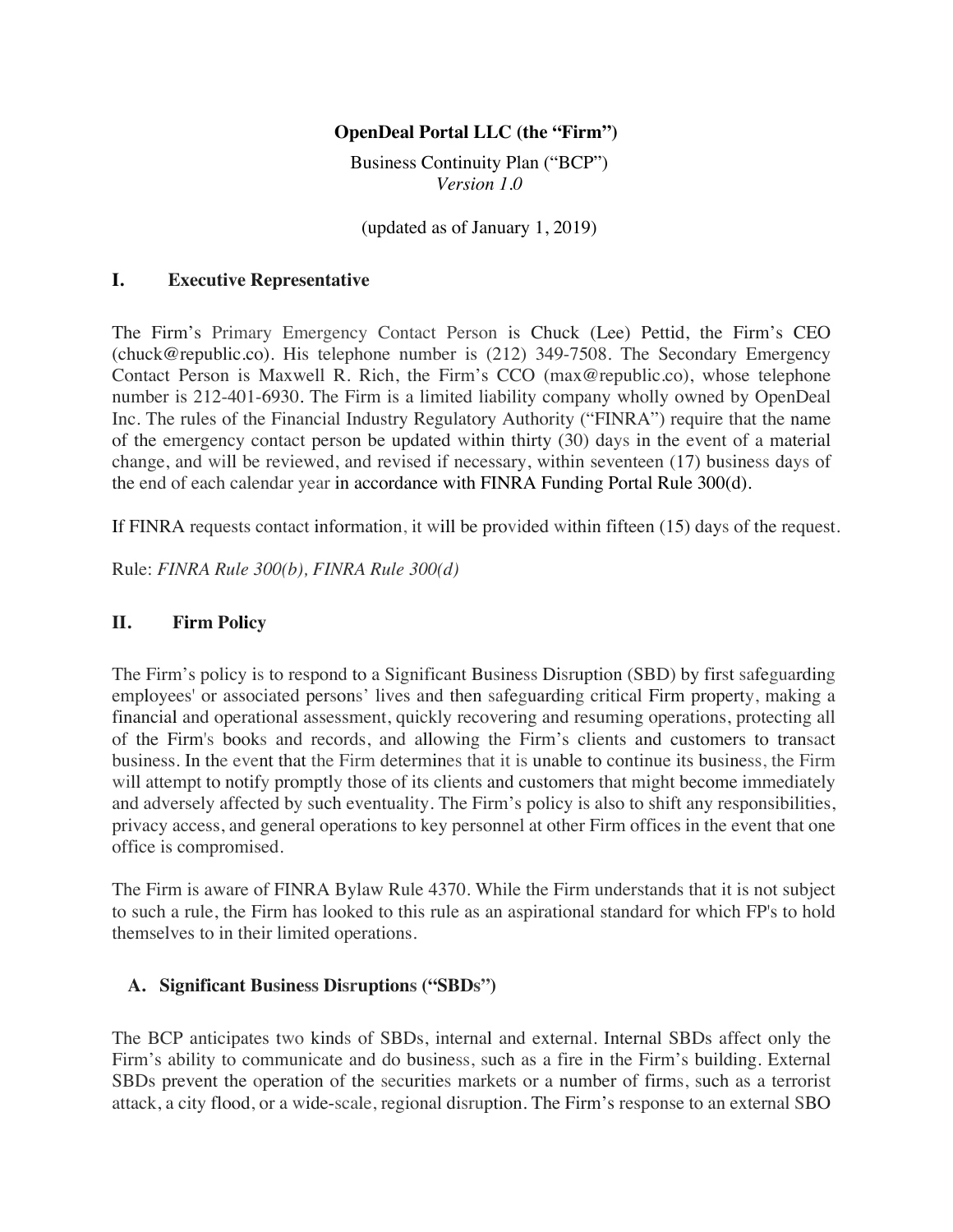relies more heavily on other organizations and systems, especially on public utilities and governmental authorities.

# **B. Approval and Execution Authority**

Chuck Pettid, the Firm's CEO, is responsible for approving the BCP and for conducting the required annual review. He has the authority to execute this BCP.

# **C. Plan Location and Access**

The Firm will maintain copies of its BCP and the annual reviews, as well as any changes that may have been made to it for inspection. An electronic copy of the Firm's plan will be available to all Firm associated persons at the Firm's office, on their laptops or in their homes, in addition to an electronic copy of the BCP that is located on the Firm's *'Notion'* internal server.

Rule: *FINRA Rule 4370(a)*

# **III. Business Description**

The Firm serves as a funding portal for the private placement of securities ("Private Placements"). The Firm does not hold customer funds or securities.

## **IV. Office Locations**

The Firm's primary office is located at 335 Madison Avenue, Suite 7E, Madison, NY 10017, and its main telephone number is 212-401-6930. The Firm's registered satellite office is located at Three Embarcadero Center, Suite P5 San Francisco, CA 94111. The Firm's employees and associated persons may travel to that office by means of subway, bus, walking, taxi, ferry, train, bicycle, or by other means.

# **V. Alternative Physical Location(s) of Employees or Associated Persons**

In the event of an SBD, the Firm will move staff from affected offices and have staff work remotely from home or any another location. The Firm will communicate with each other by telephone, cell phone or any other available means. The Firm's decisions will be based upon the extent of the disruption, convenience to them and accessibility to clients.

Rule*: FINRA Rule 4370(c)(6).*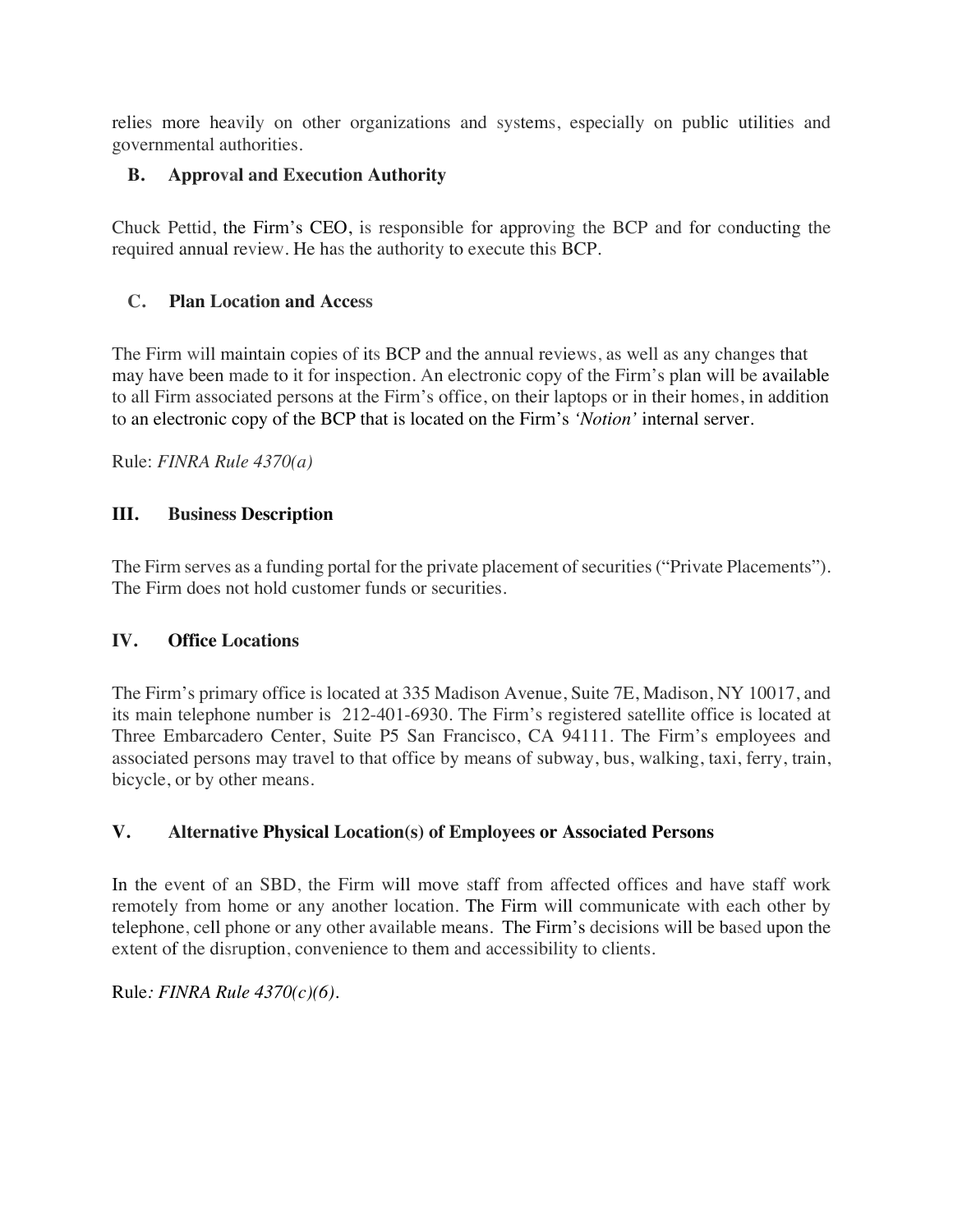### **VI. Clients' Access to Funds and Securities**

The Firm does not maintain custody of customer funds or securities since investments are made either directly or through the use of bank escrow accounts. The Firm relies on Prime Trust, LLC, as a registered escrow agent for all private placements with respect to consideration in such private placements. In the event the Firm or its offerings were suspended, Prime Trust, LLC would return funds to affected investors by contract.

Rule: *FINRA Rule 4370(c)(10)*

## **VII. Data Back-Up and Recovery (Hard Copy and Electronic)**

The Firm does not main hard copy books and records. The Firm's electronic records at its main office, located at 335 Madison Avenue, New York, NY 10017. The Firm's CCO is responsible for the maintenance of these books and records.

The Firm's e-mail is stored electronically and archived through a third-party vendor, Smarsh, which has provided a letter of undertaking for such services. In the event of an internal SBD, the Firm will be able to retrieve its electronically stored e-mail from the third-party archiver. Erado has its own back-up and recovery plan in effect.

The Firm maintains books and records in an electronic format on the Firm's file server and with third-party cloud-based provider, Box, which has provided a letter of undertaking for such services. In the event that the file server is damaged, the Firm may determine to rely on the cloudbased third-party document storage provider. With the assistance of the Firm's third-party IT consultants, all employees will be made equipped to connect to such data at that time.

Rule*: FINRA Rule 4370(c)(1)*

### **VIII. Financial and Operational Assessments**

### **A. Operational Risk**

In the event of an SBD, the Firm will immediately identify what means will permit it to communicate with clients, employees, and any critical business constituents, banks or counterparties, and regulators. Although the effects of an SBD will determine the means of alternative communication, the communications options the Firm will employ will include telephone, cell phone and e-mail, including the use of employees' personal email accounts if necessary, for example. In addition, the Firm will retrieve key activity records as described in the section above, Data Back-Up and Recovery (Hard Copy and Electronic).

Rule: *FINRA Rule 4370(c)(3)*

### **B. Financial and Credit Risk**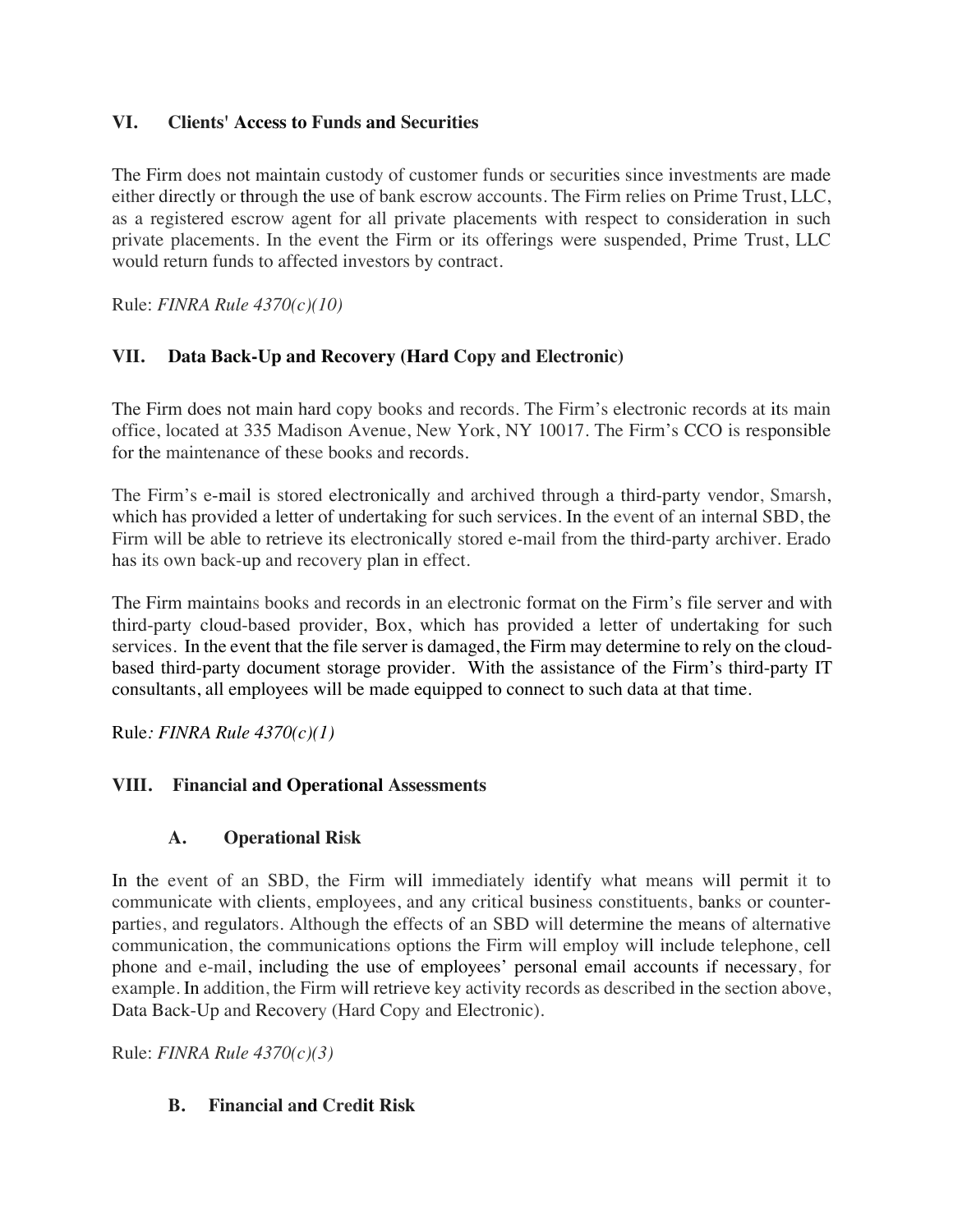In the event of an SBD, the Firm will determine the value and liquidity of its investments and other assets to evaluate its ability to continue to fund its operations and remain in capital compliance. The Firm will contact critical banks, and investors to apprise them of its financial status, if appropriate. If the Firm determines that it may be unable to meet its obligations to those counter-parties or otherwise continue to fund its operations, the Firm will request additional financing from its bank or other credit sources to fulfill its obligations. If the Firm cannot remedy a capital deficiency, it will file appropriate notices with its regulators and immediately take appropriate steps, deciding on those steps after due deliberation and possible consultation with its attorneys and other advisers.

Rule: *FINRA Rule 4370(c)(3)*

## **IX. Mission Critical Systems**

The Firm does not have any mission critical systems since disruptions are likely to either be temporary or, if permanent, the Firm is likely to be able to carry on its business operations using resources generally available. Additionally, the Firm's most important systems are web-based systems. Such systems can be accessed through the internet and can therefore be accessed outside of the office in the event of an SBD.

The Firm has primary responsibility for establishing and maintaining its business relationships with its customers and clients.

Rule: *FINRA Rule 4370(c)(2)*

## **A. The Firm's Mission Critical Systems**

## **1. Subscriptions**

The Firm allows users to subscribe to private placement exclusively via electronic means, in the event of an SBD, such systems may be suspended, but, no user harm would occur as this would not affect their consideration, ability to participate at a desired price or ability to withdraw their commitment.

## **2. Order Entry**

The Firm does not handle orders for the purchase and sale of regularly-traded securities.

## **3. Order Execution**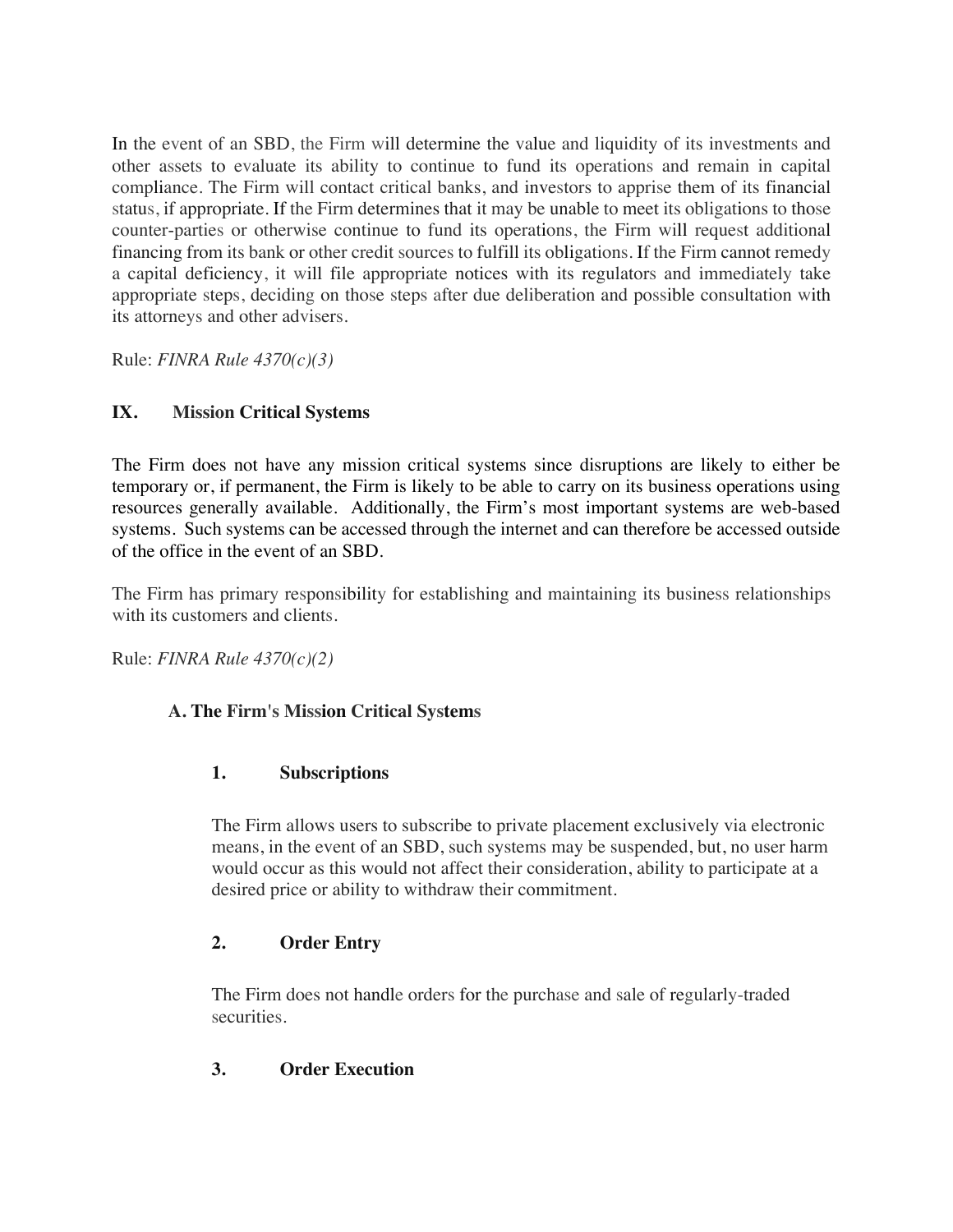The Firm does not handle orders for the purchase and sale of regularly-traded securities.

## **4. Other Services Currently Provided to Clients**

Based upon the nature of the SBD and the resources available to the Firm at the time of the SBD, will decide at that time how to service its clients' needs, if any.

## **X. Alternate Communications Between the Firm and Clients, Employees, and Regulators**

## **A. Clients**

The Firm's clients are the issuers it host for private placements. The Firm communicates with clients via the telephone, e-mail, U.S. mail, and in-person visits at the Firm's office or mutually agreed upon locations. In the event of an SBD, the Firm will assess which means of communication are still available, and use the means closest in speed and form (written or oral) to the means that it has used in the past to communicate with the other party. For example, if the Firm has communicated with a party by email but the Internet is unavailable, the Firm will call them on the telephone and follow up where a record is needed with paper copy using the U.S. mail, overnight delivery services or messengers.

If a prolonged SBD is expected to occur, the Firm may, if deemed appropriate under the circumstances, proactively contact clients to inform such clients of pertinent information deemed necessary related to the Firm's BCP, such as alternate contact information for key personnel.

### **B. Customers**

The participants in the Firm's hosted Regulation Crowdfunding offerings may be considered customers. The Firm communicates with customers primarily through the firm's electronic services, which are email and the Firm's website. In the event of an SBD, the Firm will assess which means of communication are still available, and use the means closest in speed and form (written or oral) to the means that it has used in the past to communicate with the other party. For example, if the Firm has communicated with a party by email but the Internet is unavailable, the Firm will call them on the telephone and follow up where a record is needed with paper copy using the U.S. mail, overnight delivery services or messengers.

If a prolonged SBD is expected to occur, the Firm may, if deemed appropriate under the circumstances, proactively contact customers to inform such clients of pertinent information deemed necessary related to the Firm's BCP, such as alternate contact information for key personnel.

Rule: *FINRA Rule 4370(c)(4)*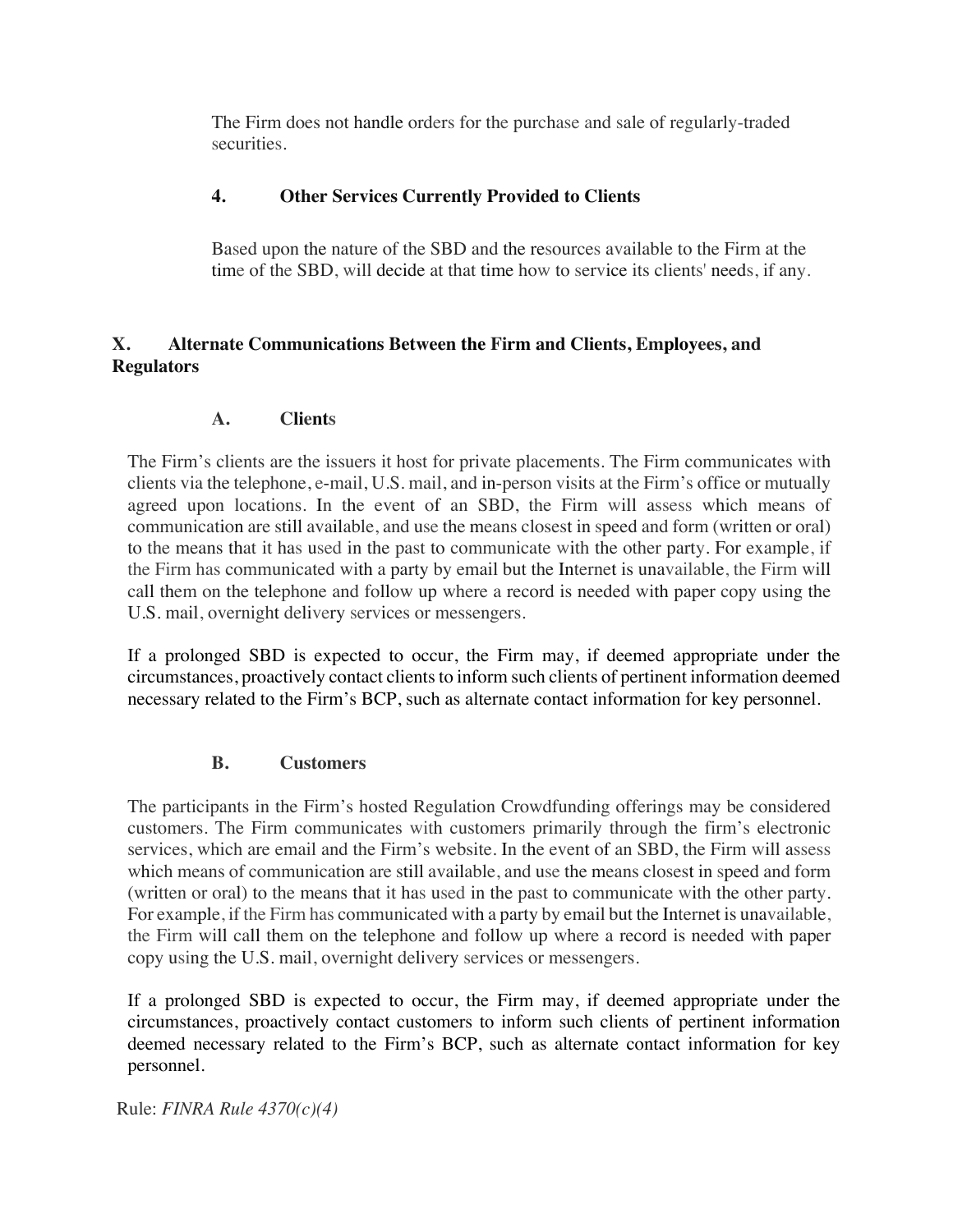### **C. Employees**

The Firm communicates with its employees via telephone, cell phone, e-mail, and in person. In the event of an SBD, the Firm will assess which means of communication are still available, and use the means closest in speed and form (written or oral) to the means that have been used in the past to communicate with the other party. The Firm will also employ a call tree so that senior management can reach all employees quickly during an SBD. The call tree includes all staff home and cellular phone numbers, in addition to personal e-mail addresses. The two Emergency Contacts are responsible for initiating the use of this call tree, which can be found as Exhibit A.

Rule: *FINRA Rule 4370(c)(5)*

## **D. Regulators**

The Firm is currently a member of FINRA. The Firm communicates with its regulators using the telephone, cell phone, e-mail, fax and U.S. mail. In the event of an SBD, the Firm will assess which means of communication are still available, and use the means closest in speed and form (written or oral) to the means that it has used in the past to communicate with the other party.

Rule: *FINRA Rule 4370(c)(9)*

### **X. Critical Business Constituents, Banks, and Counter-Parties**

### **A. Business Constituents**

The Firm has determined that its escrow agent is critical to its operations. However, the Firm may switch escrow agents through contract and proper regulatory filings. In the event of an SBD, the Firm will contact its escrow agent as appropriate to determine the extent to which it can continue its business relationship with them if an internal or external SBD occurred. The Firm will quickly establish alternative arrangements if a business constituent can no longer provide the needed goods or services when it needs them because of an SBD.

Rule: *FINRA Rule 4370(c)(7)*

### **B. Banks**

The Firm currently does not engage any banks or lenders to help provide capital to support its day to day business. The Firm receives capital contributions from its parent company, OpenDeal Inc., which maintains primary accounts at Silicon Valley Bank,

Rule: *FINRA Rule 4370(c)(7)*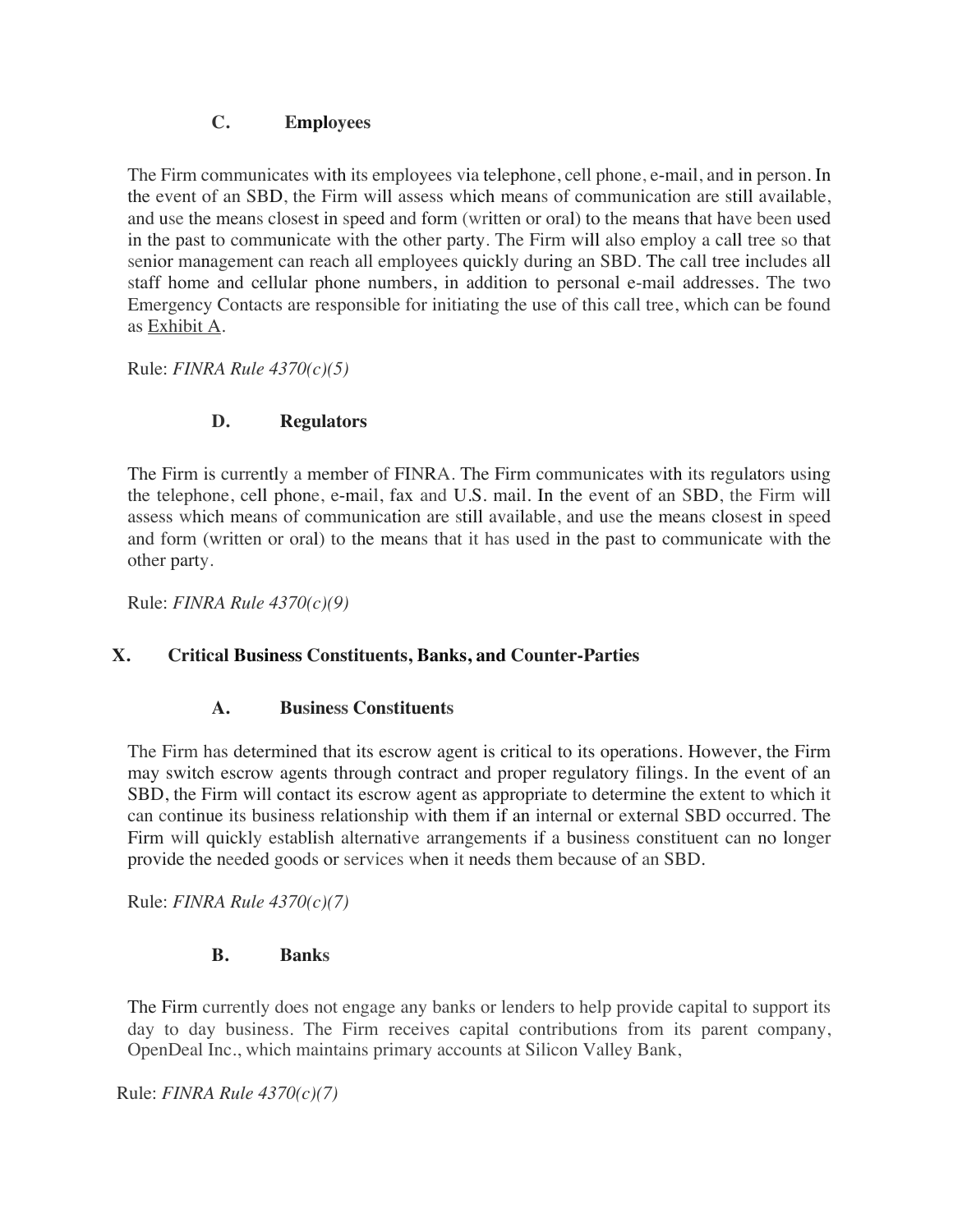#### **C. Counter-Parties**

In light of the Firm's business, it has been determined that it does not have critical counterparties not already covered by this BCP.

Rule: *FINRA Rule 4370(c)(7)*

#### **XI. Regulatory Reporting**

The Firm is subject to regulation by FINRA and the SEC. The Firm files reports with its regulators using paper copies in the U.S. mail, and electronically using fax, e-mail, and the Internet. In the event of an SBD, the Firm will check with the SEC and FINRA to determine which means of filing are still available to the Firm, and use the means closest in speed and form (written, oral, or electronic) to its previous filing method. In the event that the Firm cannot contact its regulators, it will continue to file required reports using the communication means available to the Firm.

Rule: *FINRA Rule 4370(c)(8)*

#### **XII. Disclosure of Business Continuity Plan**

The Firm does not carry the accounts of customers or clients and does not handle critical timesensitive securities trading for them. However, the Firm ensures that its BCP disclosure is available in electronic format on its website with links available in the Firm's electronic email signature.

Rule: *FINRA Rule 4370(e)*

#### **XIII. Updates and Annual Review**

The Firm will update this plan whenever it has a material change to its operations, structure, business or location within thirty (30) days of the change.

Rule: *FINRA Rule 4370(b)*

#### **Epidemics and Pandemics**

In response to FINRA's Notice Member 09-59, the Firm may take the necessary precautions to ensure the health and safety of its employees. In the event of an epidemic or pandemic, the Firm will notify its employees to stay at home while they are ill, and until the time they are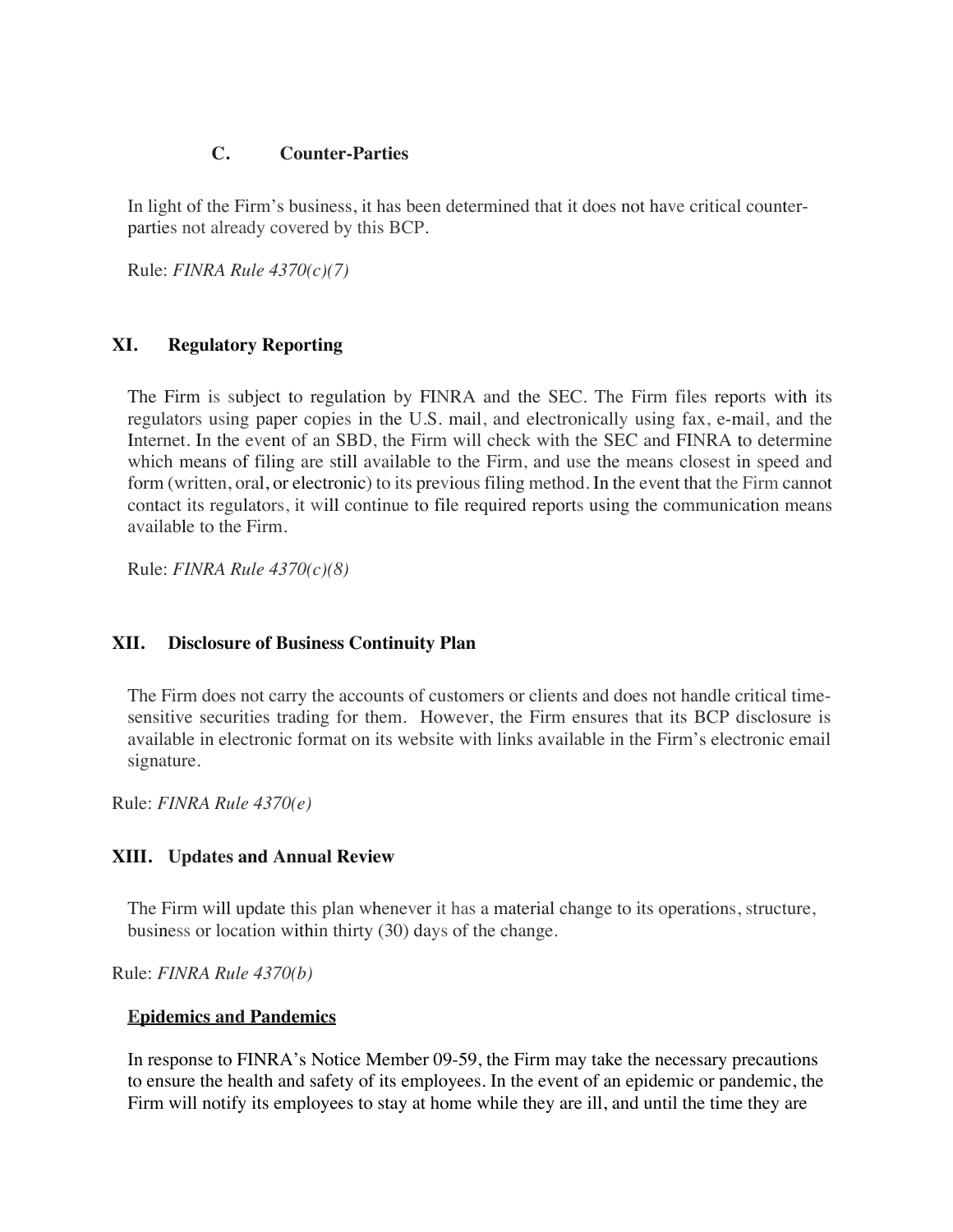fully recovered and able to, work remotely from home. The Firm may also encourage the use of precautionary measures, if someone should become ill while at work.

**XIV. Senior Manager Approval**

**I have approved this Business Continuity Plan as reasonably designed to enable the Firm to meet its obligations to clients in the event of an SBD.**

 $Signed: 272$ 

Title:Chief Executive Officer Date: 11/18/2019